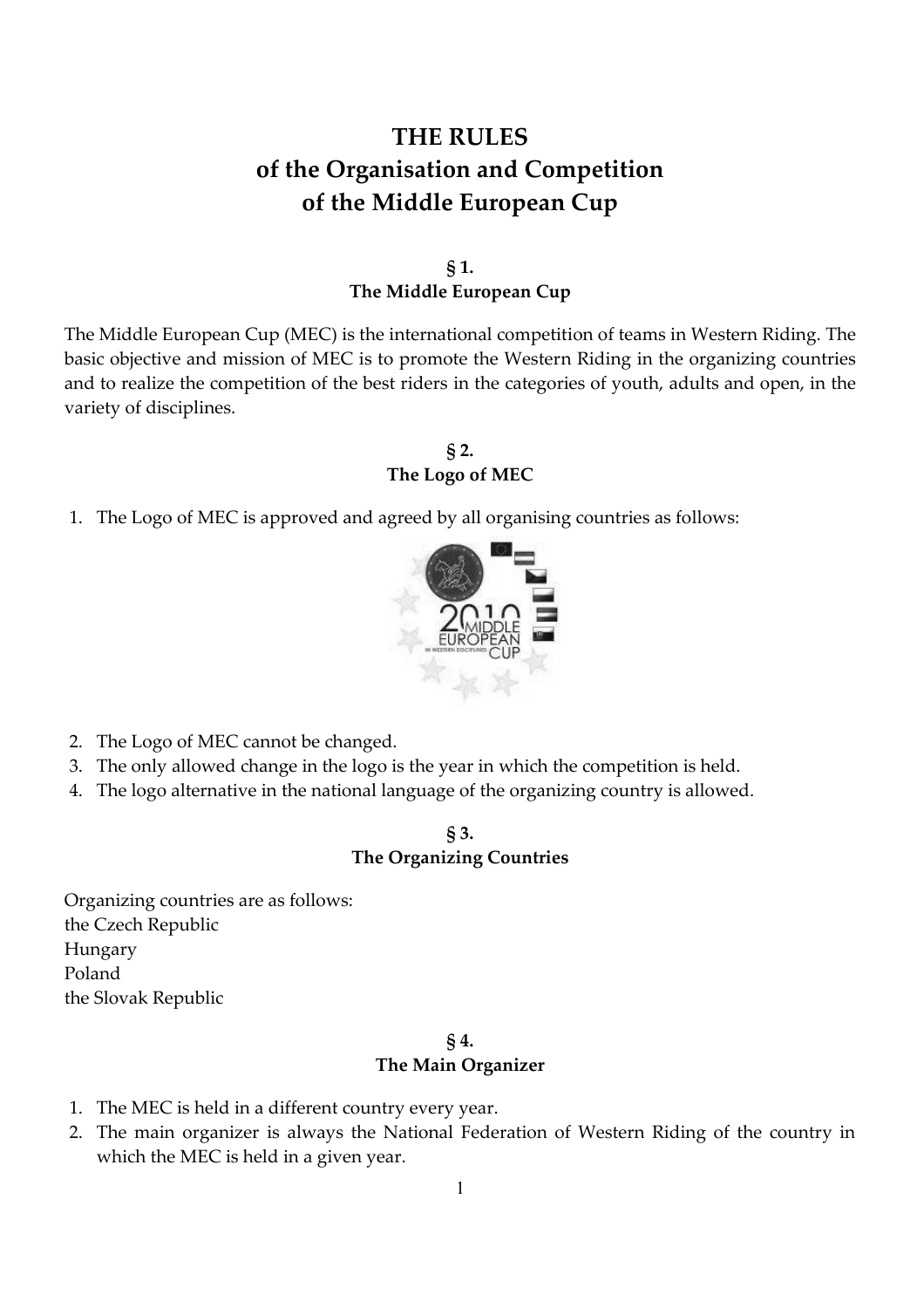3. They are the following federations: Western Riding Club of the Czech Republic Magyar Lovas Szövetség – Western Szakág Polska Liga Western i Rodeo Slovak Association of Western Riding and Rodeo

# **§ 5. The Steering Committee**

- 1. The Steering Committee consisting of the representatives of the organizing countries is supervising the action of MEC.
- 2. Each country nominates two members of this Committee.
- 3. The Committee elects the president and the secretary from among its members. They are elected for the period of four years.
- 4. The Committee meets once (not twice) the meeting will be held during the actual year competition at the venue of MEC.
- 5. In case it is necessary, the meeting can be held more than once a year. Matters of MEC can be carried out, agreed and decided upon also by electronic means – e-mail, skype etc.
- 6. The Committee is supervising the main organizer and is monitoring the ready condition of MEC. The supervision must be carried out in the form of protocols by e-mail and if it is necessary, also by personal meeting.
- 7. The organizer of MEC is obliged to reply to every e-mail and to answer any question put by a committee member representing any participating country.
- 8. Besides supervising, the Committee is obliged to keep records of the results and statistics of the individual years.
- 9. The organizing country has to present all substantial information regarding MEC on the webpage www.mecinfo.eu , which is administered by Western Riding Club Czech Republic.

# **§ 6. Changing the MEC Rules**

- 1. Any change of the rules has to be submitted to all members of the MEC Committee in writing, as the proposal for the change of the rules.
- 2. Any change of the rules has to be approved by the MEC Committee, it has to be published as an amendment to the rules and approved at least 3 months before the beginning of the oncoming MEC competition.
- 3. The acceptance of the change of the rules is decided by voting.

# **§ 7. The Voting**

- 1. Each country has one voice. Any decision made by the Committee is valid only when the decision has been adopted by the majority.
- 2. President of MEC has one voice. In case of the equality of votes, the president has two votes.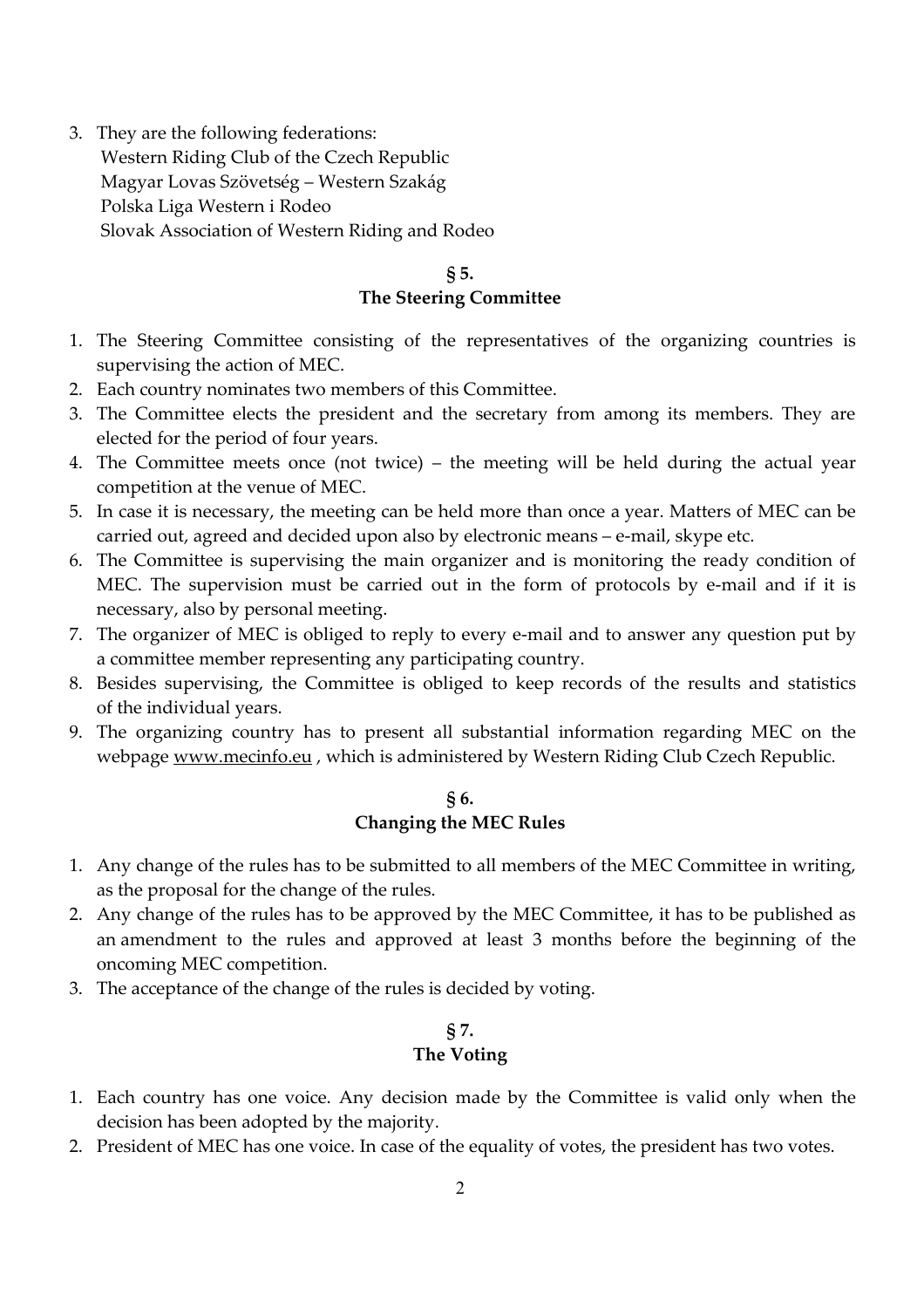3. The voting is valid on condition that minimum two countries are present at the voting.

# **§ 8. Judging and Disciplines of MEC**

The MEC competitions are advertised for the following classes and disciplines:

# *A.* **YOUTH Class (age 10 – 18) in the following disciplines:**

| <b>Reining Youth</b>        | AQHA Official Handbook of Rules and Regulations                       |  |  |
|-----------------------------|-----------------------------------------------------------------------|--|--|
|                             | (Rule No. 451)                                                        |  |  |
| <b>Western Pleasure</b>     | AQHA (Rule No. 464B)                                                  |  |  |
| Trail                       | AQHA (Rule No. 454B)                                                  |  |  |
| <b>Barrel Racing</b>        | AQHA (Rule No. 457). This discipline is run in two rounds and the     |  |  |
|                             | winner is the racer, who achieved the best time (no matter in which   |  |  |
|                             | round). Riders can use any bridle they want (not injuring the horse)  |  |  |
|                             | regardless of rider or horse age and they can use one-hand or two-    |  |  |
|                             | hand holding.                                                         |  |  |
| Pole Bending                | AQHA (Rule No. 458). This discipline is run in two rounds and the     |  |  |
|                             | winner is the racer, who achieved the best time (no matter in which   |  |  |
|                             | round). Riders can use any bridle they want (not injuring the horse)  |  |  |
|                             | regardless of of rider or horse age and they can use one-hand or two- |  |  |
|                             | hand holding.                                                         |  |  |
| <b>Western Horsemanship</b> | AQHA (Rule No. 473B)                                                  |  |  |

# *B.* **ADULT Class (age 18 and more) in the following disciplines:**

| <b>Reining Junior</b>   | AQHA (Rule No. 451), Discipline is for 3 to 5 years old horses.         |  |  |
|-------------------------|-------------------------------------------------------------------------|--|--|
| <b>Reining Senior</b>   | AQHA (Rule No. 451). The discipline Reining Senior is run in two        |  |  |
|                         | rounds (all riders go to the second round) and the winner is the racer, |  |  |
|                         | who achieved the maximum of points, added together from both            |  |  |
|                         | rounds. Discipline is for horses 6 years old and older.                 |  |  |
| <b>Western Pleasure</b> | AQHA (Rule No. 464B)                                                    |  |  |
| <b>Trail</b>            | AQHA (Rule No. 454B)                                                    |  |  |
| <b>Western Riding</b>   | AQHA (Rule No. 453B)                                                    |  |  |
| Superhorse              | Rule of Western Riding Club Czech Republic                              |  |  |
| Western Horsemanship    | AQHA (Rule Nr. 474B)                                                    |  |  |
| <b>Barrel Racing</b>    | AQHA (Rule No. 457). This discipline is run in two rounds and the       |  |  |
|                         | winner is the racer, who achieved the best time (no matter in which     |  |  |
|                         | round). Riders can use any bridle they want (not injuring the horse)    |  |  |
|                         | regardless of rider or horse age and they can use one-hand or two-      |  |  |
|                         | hand holding.                                                           |  |  |
| Pole Bending            | AQHA (Rule No 458). This discipline is run in two rounds and the        |  |  |
|                         | winner is the racer, who achieved the best time (no matter in which     |  |  |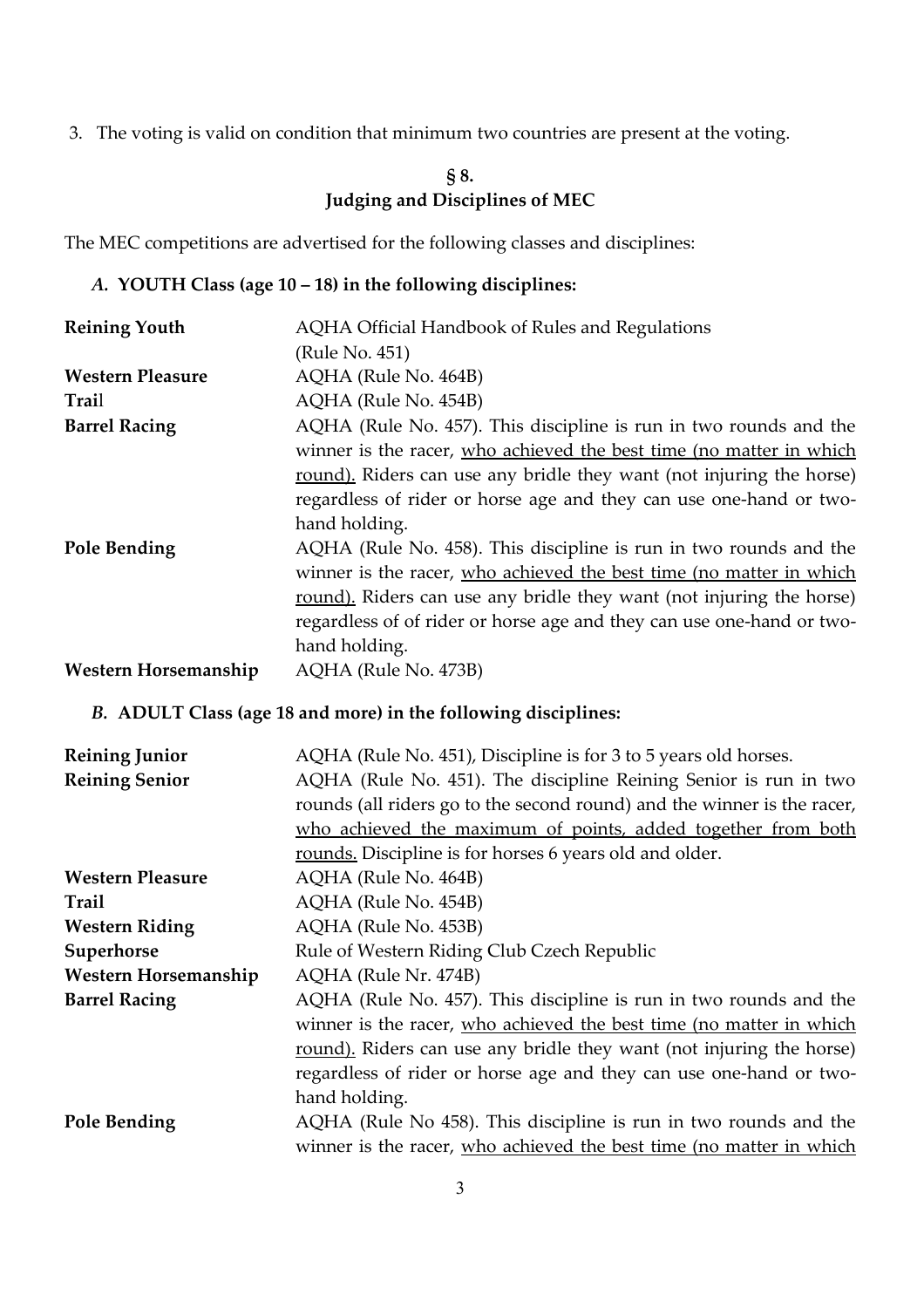round). Riders can use any bridle they want (not injuring the horse) regardless of rider or horse age and they can use one-hand or twohand holding.

### *C.* **OPEN Class (age 10 and more) in the following disciplines:**

In the OPEN Class is the number of rounds set by the organizer. The organizer has to indicate the number of rounds of each discipline in propositions. Meeting of judges and team leaders will be before every OPEN Class discipline. The reason is to clarify the Rules. Riders can speak with judges only via team leaders.

**Cutting** AQHA (Rule No. 471). This discipline has to be the first OPEN class discipline in program. If it is run in two rounds, the winner is the racer, who achieved the maximum of points, added together from both rounds. The couple rider/horse can start only once. Exception is granted only in case of serious reasons (injury of horse etc.), and this reasons will be evaluate by MEC Committee before start of the discipline – then one reserve rider/horse may start. The name of this reserve rider/horse has to be written in the original application form of this couple to the Cutting. In this case is allowed to one couple rider/horse to start more than once. **Team Penning** AQHA (Rule No.455). The number of yarded cows is decisive for the

better placement, then the time. If it is run in two rounds, rounds are added together. The couple rider/horse can start only in one team. Exception is granted only in case of serious reasons (injury of horse etc.), and this reasons will be evaluate by MEC Committee before start of the discipline – then one reserve rider/horse may start. The name of this reserve rider/horse has to be written in the original application form of this team to the Team Penning. In this case is allowed to one couple rider/horse to start in more than one team. Riders can use any bridle they want (not injuring the horse) regardless of rider or horse age and they can use one-hand or twohand holding. Team can close the pen and finish the start only in case that all riders are on the side of pen and no other cattle (except these in pen) is on the side of the pen. The Pen can be closed in this way: one rider from the team goes with his horse to the pen line (the line is between nose and front legs of the horse) and visibly rises his hand.

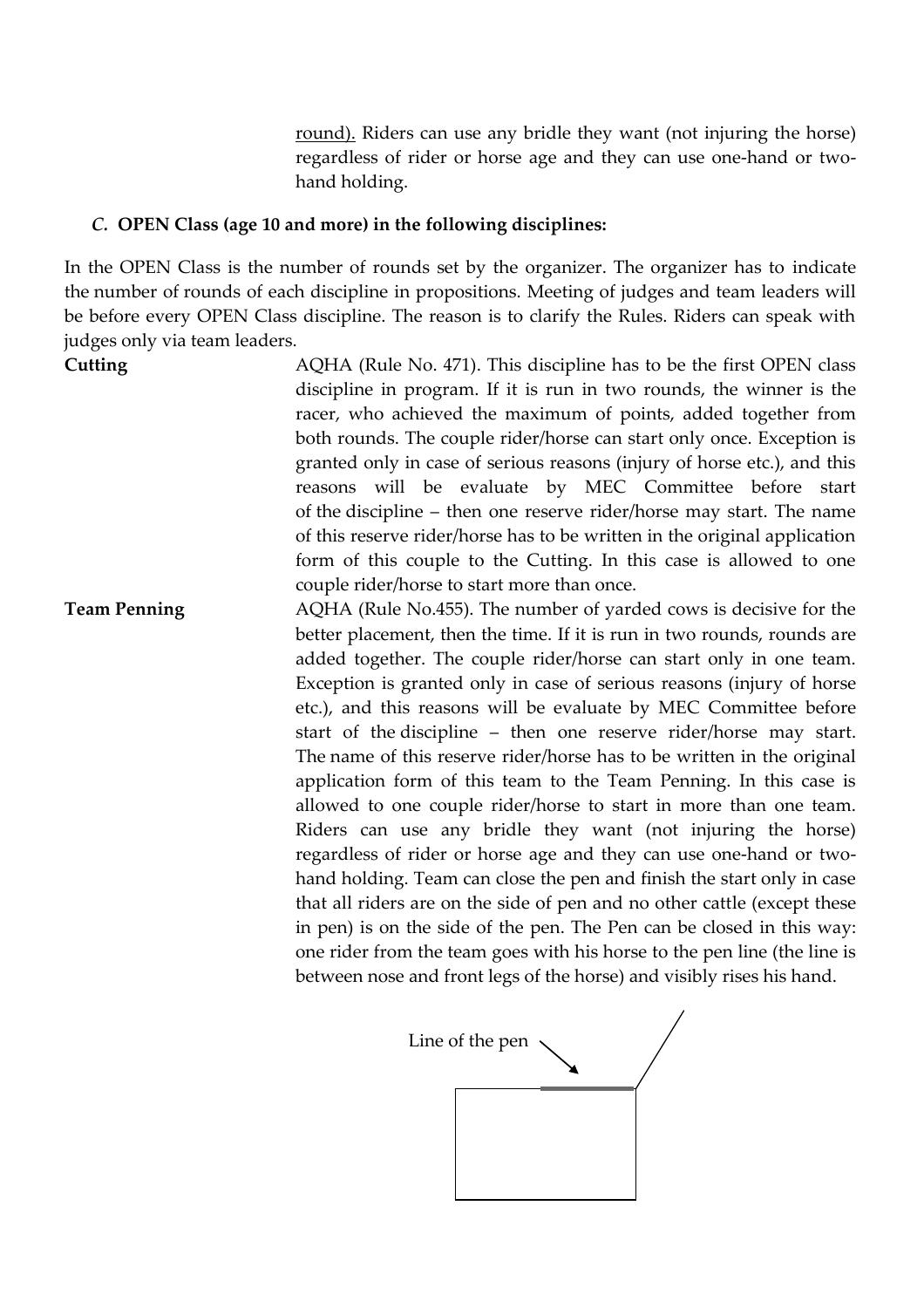# Cattle Penning **Rules of SAWRR.** It's up to the Organiser, if this Discipline will be ridden by MEC. If it is run in two rounds, all the competitors go to the second round and rounds are added together. The number of yarded cows is decisive for the better placement, then the time. This discipline is counted to the MEC points only if there are teams from two countries at least. The couple rider/horse can start only once. Exception is granted only in case of serious reasons (injury of horse etc.), and this reasons will be evaluate by MEC Committee before start of the discipline – then one reserve rider/horse may start. The name of this reserve rider/horse has to be written in the original application form to the Cattle Penning. In this case is allowed to one couple rider/horse to start more than once. Riders can use any bridle they want (not injuring the horse) regardless of age and they can use one-hand or two-hand holding. Rider can close the pen and finish the start only in case that on no other cattle (except this in pen) is not on the side of pen. Pen can be closed in this way: rider goes with his horse to the pen line (the line is between nose and front legs of the horse) and visibly rises his hand. The line of the pen is displayed in the discipline Team Penning and it is the same in Cattle Penning. **Ranch Sorting** AQHA (Rule No.456 IV.). It's up to the Organiser, if this Discipline will be ridden by MEC. If the discipline is run in two rounds, all the competitors go to the second round and rounds are added together. The number of sorted cows is decisive for the better placement. This discipline is counted to the MEC points only if there are riders from two countries at least. The couple rider/horse can start only in one team. Exception is granted only in case of serious reasons (injury of horse etc.), and this reasons will be evaluate by MEC Committee before start of the discipline – then one reserve rider/horse may start. The name of this reserve rider/horse has to be written in the original application form of this team to the Ranch Sorting. In this case is allowed to one couple rider/horse to start in more than one team. Riders can use any bridle they want (not injuring the horse)

1. All other matters (equipage, bridle etc.) are specified by the Rules of AQHA.

hand holding.

2. The parent of the child, who is younger than 10 years, can ask for the start, but it has to be allowed by MEC Committee at least one month before the date of the MEC Competition beginning.

regardless of rider or horse age and they can use one-hand or two-

- 3. Riders, which are 13 years old and less, could start with any type of a bit (no matter the age of a horse).
- 4. The competition will be judged by the team of judges from participating countries. Each national team has to nominee one judge with secretary. The judge has to have the valid judgelicence in your country for actual year. The judge and secretary – costs for accommodation and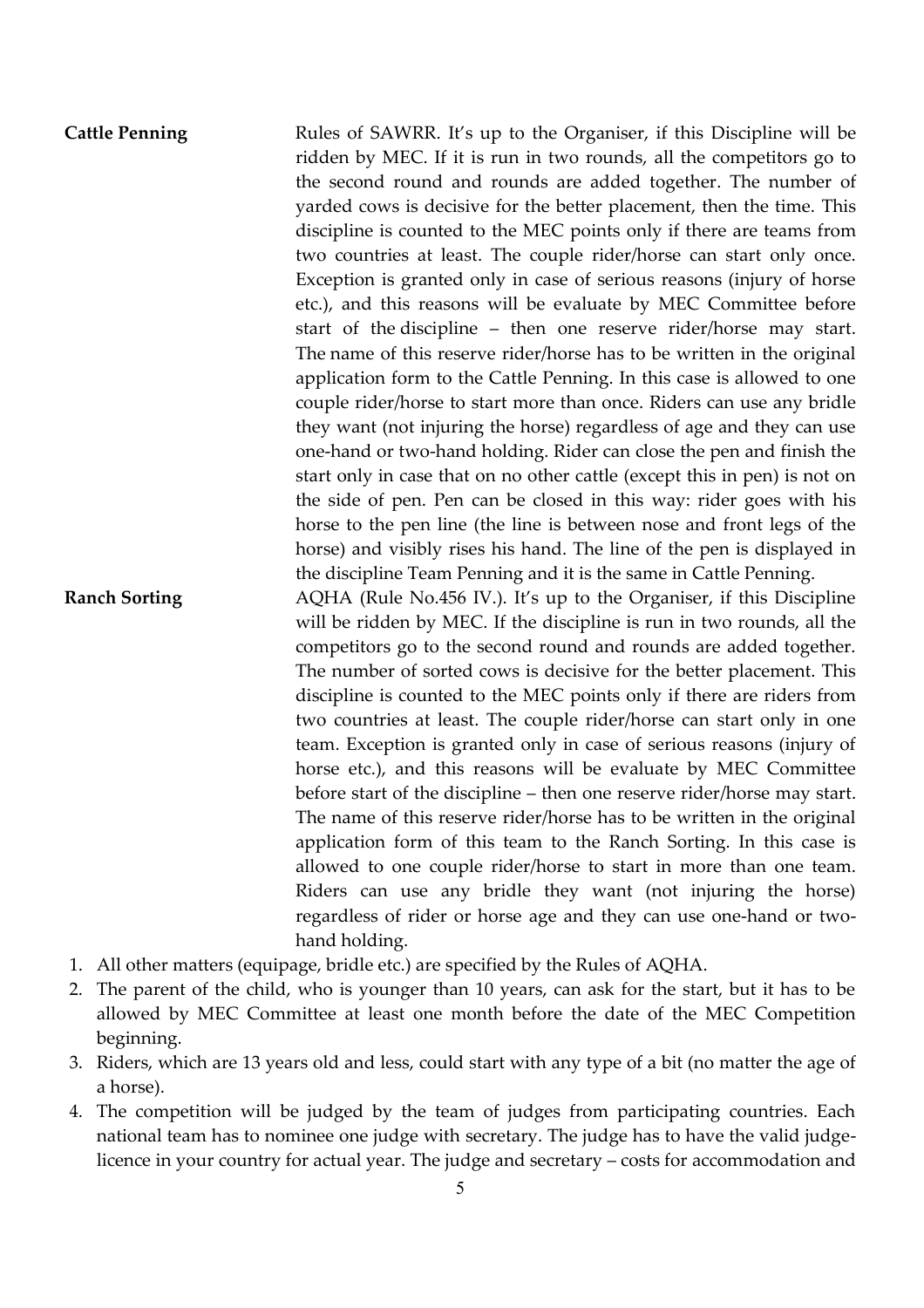meal will be paid by organizer and the other costs will be paid by national western association. The ringsteward will be determined by the organizer.

5. By the points – disciplines will be the highest and the shortest score scratched and the score of rest of judges will be added up (if there are four or more judges). In the case that there are three or less judges, then all points will be added together. In the impression disciplines, where the judges have to give the rankings, the points will be awarded according to the FEI table (then there is the same system as in other disciplines):

| 1. 120 points | 6. 55 | 11.15 |
|---------------|-------|-------|
| 2. 105        | 7. 45 | 12.10 |
| 3. 91         | 8. 36 | 13.6  |
| 4. 78         | 9. 28 | 14.3  |
| 5. 66         | 10.21 | 15.1  |

6. In case of the points equality in the discipline:

- a) In case, that two or more riders are placed on the same place in rankings of the discipline, the final rankings will be decided by the judges based on new ride. If the judges still cannot determine on the rankings, it will be decided in lottery.
- b) The winner of each discipline can be only one pair (rider/horse) or one team. Equal placement in next rankings is possible, if it does not inhibit countries from gaining awarding points (if it does, use system 6a.).
- 7. The main judge will be determined by lottery before the beginning of competition. All the chiefs of equips/teams have to attend and be present at this lottery.

### **§ 9. Competitors**

#### *A.* **Number of competitors**

- 1. Competitor can be enlisted in the MEC only through country leader (it is not possible to send individual application form).
- 2. The arbitrary number of competitors from each country can be enlisted in each discipline in YOUTH and ADULT classes, but to the limit five riders per country are counted towards the MEC classification on points. The chief of equipe is obliged to register these 5 riders at least one hour prior to the start of the given discipline. If the chief of equipe fails to do so, his team will be given no point in this discipline.
- 3. Each competitor is obliged to wear the national team dress of his/her country (apart from disciplines Western Pleasure and Western Horsemanship). If he does not observe the condition, he will be disqualified.
- 4. In the working disciplines (OPEN class) the maximum number of competitors is set by the organizer. To the MEC classification are counted maximum five riders in Cutting and Cattle Penning, five teams in Team Penning and Ranch Sorting. The chief of equipe is obliged to register these riders or teams at least one hour prior to the start of the given discipline. If the chief of equipe fails to do so, his team will be given no point in this discipline.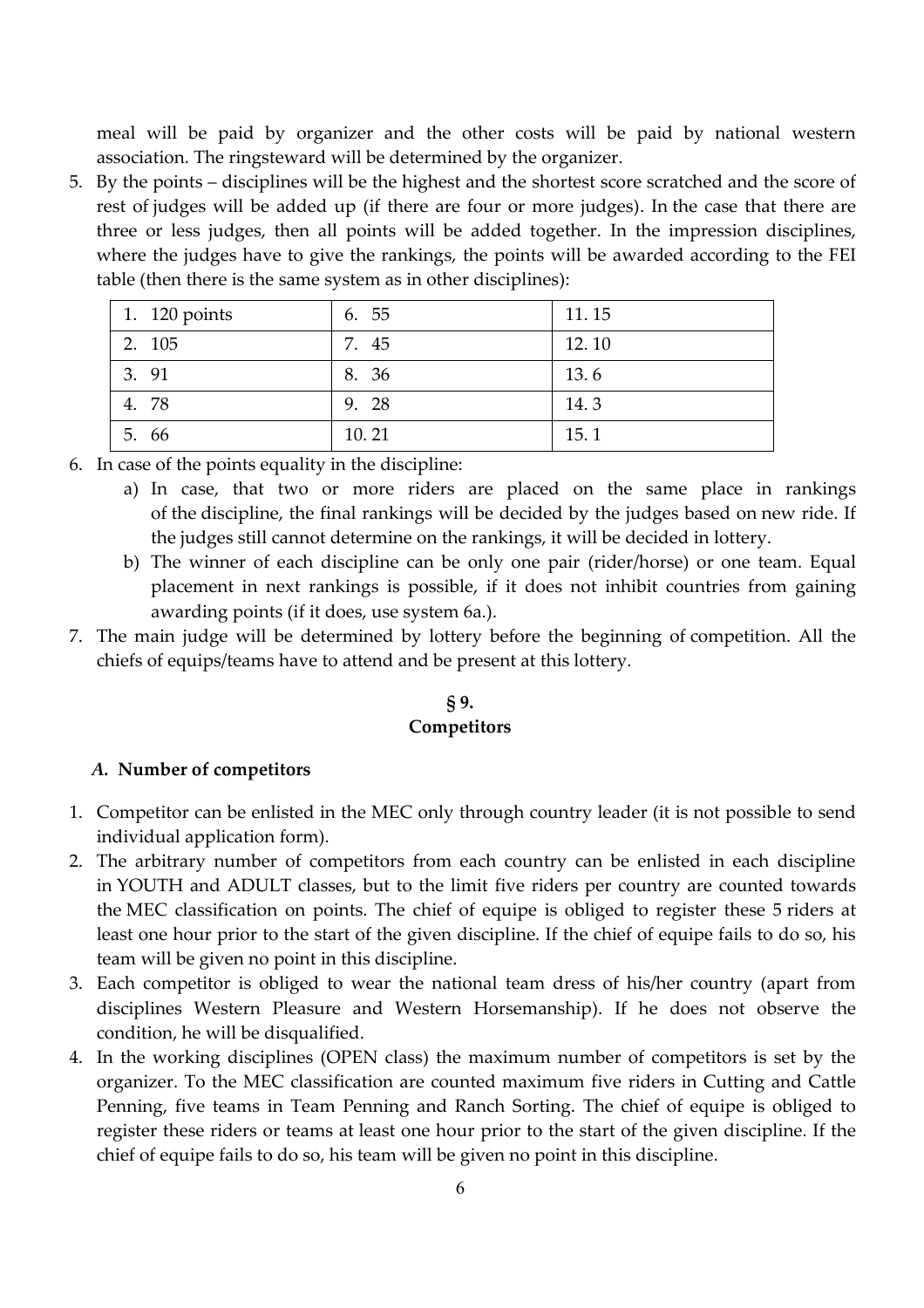- 5. Youth competitors till the age 15, has to wear the three-point-protective helmet in all disciplines except Western Horsemanship, Trail and Pleasure (in these three disciplines they can start with a western hat, but on the responsibility of their parents, which has to be sign on the MEC application form). Youth competitors till the age 18, has to wear the three-pointprotective helmet in speed disciplines and disciplines in OPEN class. When this condition will be not fulfilled, the competitor will be disqualified.
- 6. One horse can not start in more than four disciplines per day (disciplines which are ride in to rounds are counted as one start).

### *B.* **The right to start**

Each competitor has to have the valid licence of the country he represents. If the rider wants to represent other country, not the country the citizen of which he is, it is possible only in case he has permanent or temporary residence in the country, which he intends to represent.

#### *C.* **Horse licence**

The horse has to have the valid licence of one of participating countries.

### *D.* **The chief of equipe is responsible for the correctness and veracity of the licence.**

# **§ 10. Awarding Points of MEC**

1. The points of each discipline are credited to the classification of MEC by the number of participating countries. If in one discipline the riders from five countries take part, the points are allocated as follows: the first one will achieve 5 points for his/her country, 4 points are achieved by the best rider from the second country (even he/she ends up on the 5th place), 3 points are achieved by the best rider from another country, ect.

If in one discipline the riders from only two countries compete, the rider from the first place will achieve 2 points and the best rider of another country will achieve 1 point.

- 2. In case that in one discipline all riders from one country have the score 0 or are disqualified, they achieve 0 points for their country.
- 3. In case of the equality of points in the final MEC classification, the decisive is the number of first places. If it will be not possible to determine the placement after counting the first places, the winner country will be determined in a lottery.

### **§ 11. Fees**

1. In the disciplines of ADULT and OPEN category the maximum allowed starting fee is EURO 35.00 per rider/horse. In Reining Senior, which is run in two rounds, it is EURO 50.00 per rider/horse. In Team Penning it is EURO 105.00 per team - plus cattle fee EURO 50,- for each team. This cattle fee (EURO 50,-) will be paid also in Cutting and Cattle Penning for each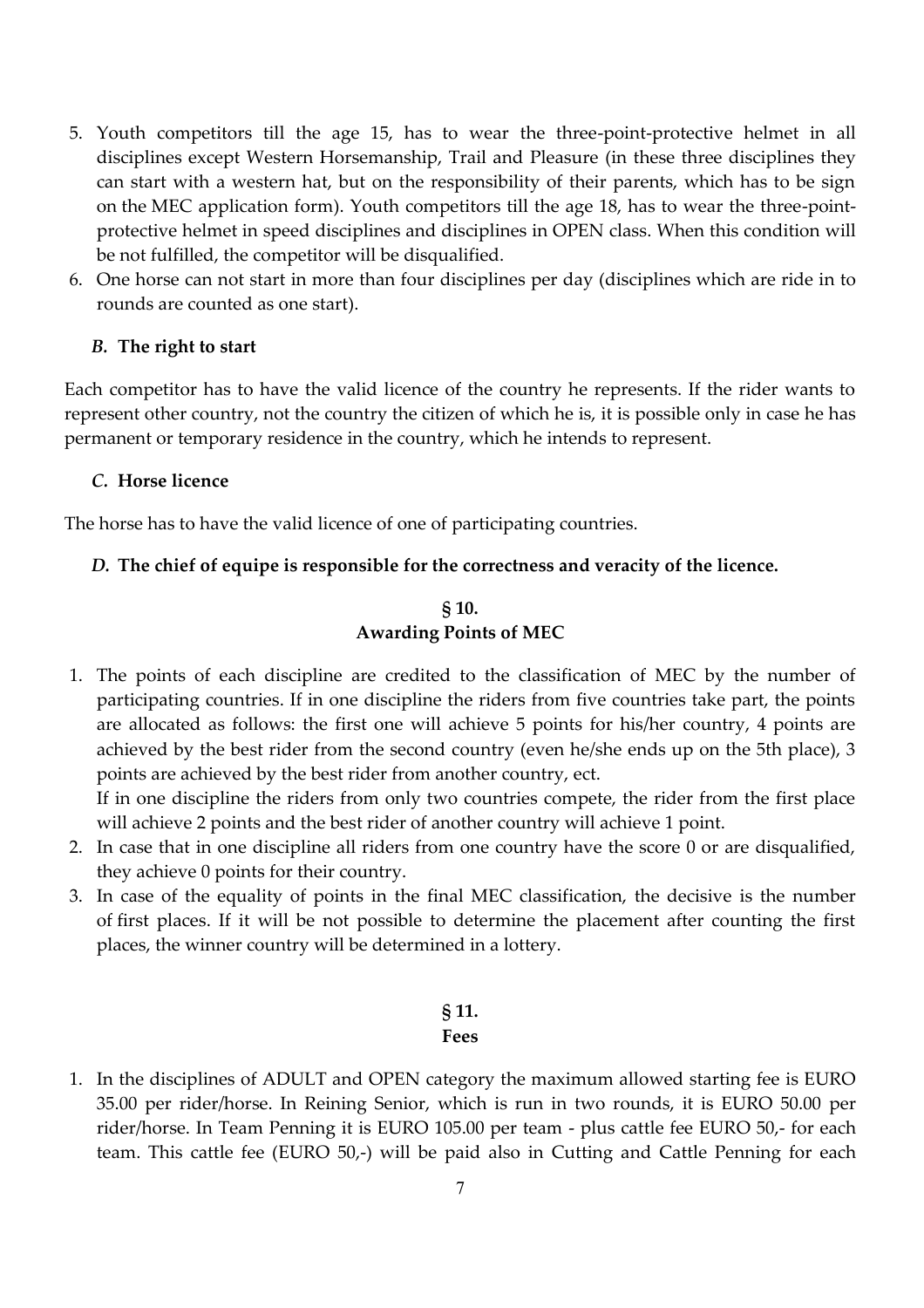rider/horse. In Ranch Sorting it is EURO 70,- per team – plus cattle fee EURO 50,- for each team.

- 2. In the disciplines of YOUTH class the maximum limit for the starting fee is EURO 17.50.
- 3. The price of box is max. EURO 75.00 for min. three days, including hay and straw.
- 4. The Office fee EUR 5,- will be paid for each horse/rider.
- 5. All the above-mentioned fees are including taxes.

#### **§ 12. Awards for Individuals**

- 1. In compliance with the AQHA Rules, ribbons will be given to individuals up to the 6th place in each discipline as follows:
	- 1 st place: blue
	- 2 nd place: red
	- 3 rd place: yellow
	- 4 th place: white
	- 5 th place: pink
	- 6 th place: green
- 2. Cups will be given to individuals up to 3rd place in each discipline.
- 3. Other awards are fully in the power of the organizer.
- Financial awards:
- 1. In the ADULT and OPEN classes, where the starting fee is EURO 35.00, the organizer is obliged to use EURO 30.00 for financial awards In Reining Senior, where the starting fee is EURO 50.00, it is EURO 40.00 - for financial award. In Team Penning it is EURO 90.00.

In Ranch Sorting it is EURO 60.00.

- 2. In the YOUTH class it is EURO 15.00.
- 3. Financial awards are awarded up to the 4th place in proportion of 40 %, 30 %, 20 %, and 10 %.

### **§ 13.**

### **Awards for Teams**

- 1. The winning team will be awarded the copy of the Original Middle European Cup (which is always provided by the organizer), and all the team-riders plus five members of the realization team will be awarded the gold medals.
- 2. The Team on the 2nd place will be awarded the Cup and all the team-riders plus five members of the realization team will be awarded the silver medals.
- 3. The Team on the 3rd place will be awarded the Cup and all the team-riders plus the realization team will be awarded the bronze medals.
- 4. The team placed on the 4th place will be awarded the Cup.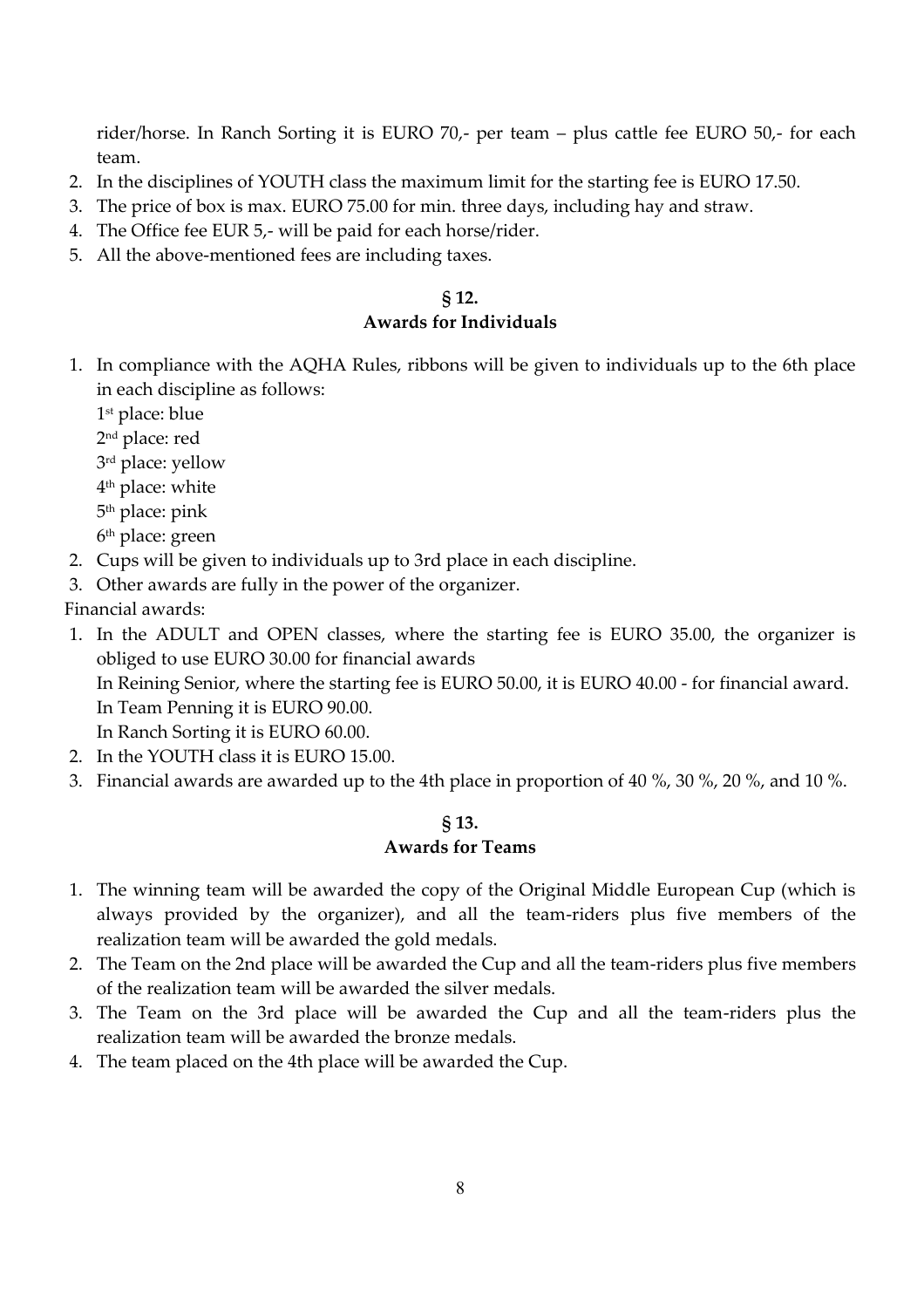# **§ 14.**

# **The Challenge Cup**

- 1. The Challenge Cup (donated by the Western Riding Club of the Czech Republic) will be given by the Organizer of the present MEC to the Organizer of the next MEC.
- 2. Any alternations and changes on the Challenge Cup are forbidden, and the possible changes can only be approved by the Steering Committee.

# **§ 15.**

# **The Duties of Organizer**

- 1. The organizer is obliged to hold the decoration of winners and to play the national anthem for the winner.
- 2. On his web-page the organizer is obliged to publish the proposition of the competition as follows:
	- the preliminary proposition at least 3 months before the beginning of MEC
	- the final proposition at least 1 month before the beginning of MEC
- 3. The organizer is obliged to hold the festive formation of teams during the performance of MEC.
- 4. The organizer is obliged to provide the Challenge Cup with the label stating the name of the winning country.
- 5. The organizer of the next MEC is obliged to advice the date and the venue of the next MEC to the Steering Committee before December 10 of the current year, prior to the next year of competition, and the president has to give this message to all participating countries till December 31 of the current year.
- 6. The MEC-Competition can last for maximum three days and the program of the last day of the MEC competition has to be finished till 3 PM – the awards ceremony including.
- 7. The organizer is obliged to hand in all score sheets and results to the Secretary of MEC.

# **§ 16. Other competition**

- 1. At the same time, besides the MEC competition, the AQHA competitions can also be held.
- 2. The disciplines of MEC have to run separately, as the independent disciplines.